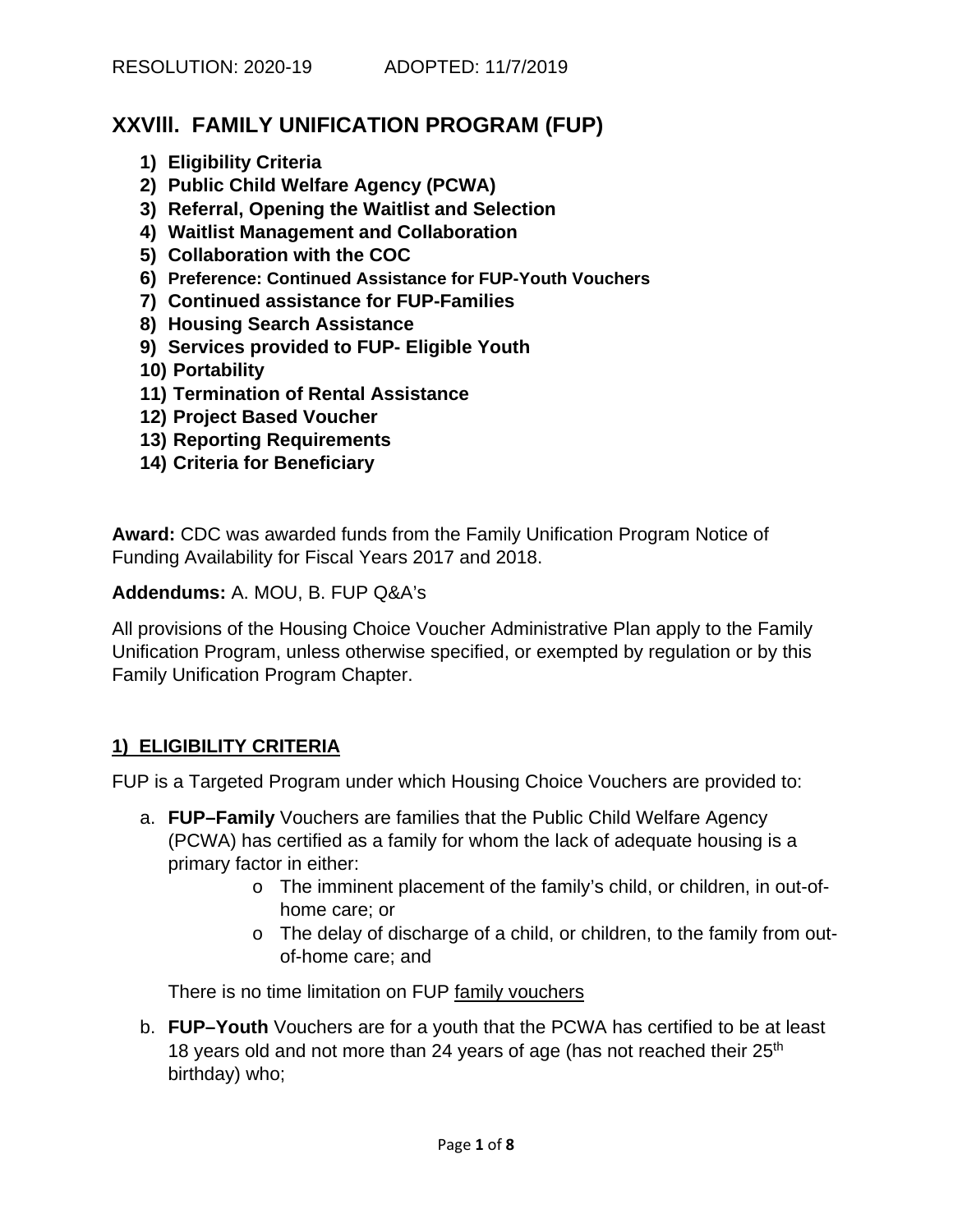- o Left foster care at age 16 or older or will leave foster care within 90 days, in accordance with a transition plan described in section 475(5)(H) of the Social Security Act; and
- o Are homeless; or
- o At Risk of Becoming Homeless.

### FUP Youth Vouchers are limited, by statute, to 36 months of housing assistance.

The Public Child Welfare Agency (PCWA) is responsible for determining eligibility for part a. and b. listed above

c. FUP families must meet all other eligibility requirements for the Housing Choice Voucher Program. CDC will determine eligibility of these households for the Housing Choice Voucher rental assistance in accordance with the policies set forth in Chapter lll of this administrative plan.

The family must remain FUP-eligible through lease-up and in compliance with their Family Re-unification plan.

In order to meet the definition of a FUP-eligible family, lack of adequate housing must be a primary factor in the imminent placement of the family's child, or children, in out-ofhome care, or in delaying the reunification.

If the lack of adequate housing is no longer a primary factor for the family not reunifying, the family is no longer eligible for the FUP preference and CDC must determine if;

- The family is eligible to remain on the tenant based voucher waiting list with the FUP preference removed or,
- Remove/deny admission to the FUP because the family was not otherwise eligible for the waiting list without the FUP preference.

## **2) PUBLIC CHILD WELFARE AGENCY (PCWA) MOU**

CDC has a signed MOU with the Public Child Welfare Agency (PCWA), see addenda A.

The Family and Children's Services (FCS) division of the Health and Human Services Agency, administers the provision of child welfare services for the entire County as the Public Child Welfare Agency (PCWA) and is responsible under applicable State law to determine the eligibility criteria set forth in Part 1, a. and b. of this Chapter.

## **3) REFFERAL, OPENING THE WAITLIST AND SELECTION**

The Family and Children's Services (FCS) agency will identify and certify families and youth that qualify for the FUP, will refer these households to the CDC, and the FCS will provide housing search and retention assistance for these households for whom the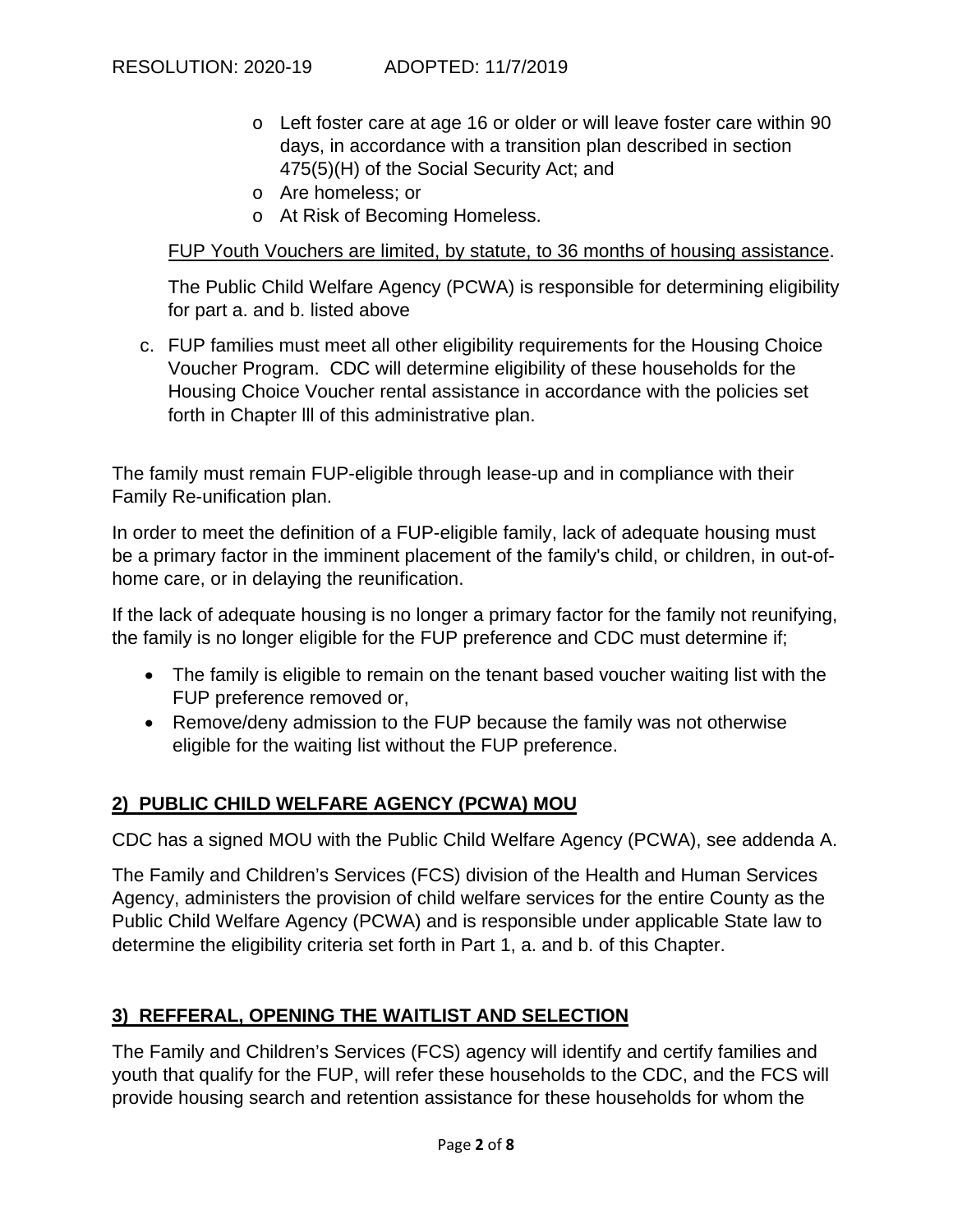lack of adequate housing is a primary factor in the imminent placement of the family's child in out of home care, or in the delay of discharge of the child back to the family.

The FCS may refer FUP applicants to CDC only if the waiting list is open for the FUP Preference.

CDC will only accept referred FUP eligible applicants from the FCS. The referral from the FCS will include a completed referral and release form signed by the applicable FCS staff member and submitted to CDC with a completed FUP Pre-Application completed by the applicant.

If the CDC'S HCV waiting list is closed for the FUP preference, the CDC may choose to reopen its waiting list for brief periods of time to accept FUP applicants not already on the HCV waiting list.

When CDC opens the waiting list for the FUP preference, all other preferences for Housing Choice Voucher program are applicable for the FUP applicant.

**Waiting List Selection:** When the waiting list is open for the FUP preference and CDC receives the referral from the FCS, the applicant will be admitted onto the tenant based voucher waiting list with the FUP preference and indentified as FUP-Eligible. FUP applicants are not maintained on separate waiting list.

CDC will follow the selection criteria set forth in Chapter lll. of this administrative plan when selecting applicants from the waiting list.

CDC may choose to skip non-qualified families on the waiting list when a FUP Voucher is available.

CDC will select for the FUP only those applicants listed on the HCV waiting list with the FUP preference.

Applicants will be selected for the FUP according to date and time of the FUP referral and highest preference points claimed. In instances where the applicant was already on the HCV waiting list, CDC will apply the FUP preference to the original application record.

### **4) WAITLIST MAINTENANCE**

The CDC may receive a list of families and youths currently in the FCS's caseload from the FCS and may:

 Compare the names with those of families and youths already on CDC's HCV waiting list, and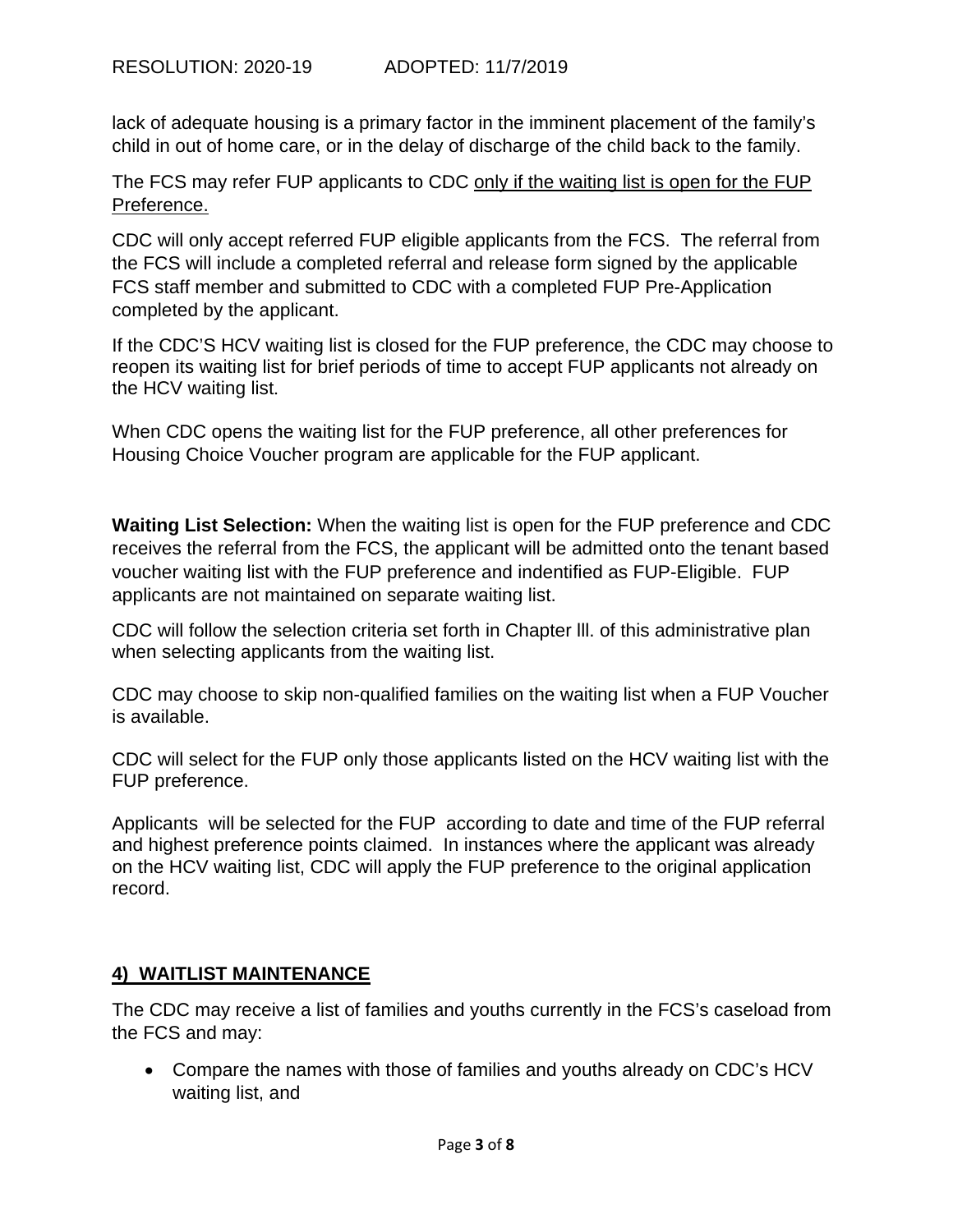Will review the By Name List from the Coordinated Entry process.

Any family or youth on the CDC's HCV waiting list that matches with the FCS's list will maintain the order of their position on the Housing Choice Voucher waiting list. Once the referral is received from the FCS for the FUP, CDC will apply the FUP preference.

## **5) COLLABERATION WITH THE COC**

The Mendocino County Homeless Services Continuum of Care is committed to cooperating with and assisting the CDC and FCS in the administration of FUP, including integrating the prioritization and referral process for FUP eligible youth into the local CoC's coordinated entry process.

The CDC will determine if any families with children or youths age 18 through 24 on its HCV waiting list are living in temporary shelters or on the street and;

- Notify them that they may qualify for the FUP by contacting and working with the local homeless services providers and the Continuum of Care, and
- Review the By Name List from Coordinated Entry to determine if these such households have been screened and would refer such applicants to the FCS.

## **6) PREFERENCE: CONTINUED ASSISTANCE FOR FUP- YOUTH VOUCHERS**

The FUP Targeted Program refers to special purpose vouchers operated within the Housing Choice Voucher program and is intended to serve specific subpopulations and corresponds with supportive services.

Although the FUP–Family Vouchers provide ongoing housing assistance as long as the household is income eligible, the FUP–Youth Vouchers have an expiration period of 36 months. CDC recognizes that this practice could potentially result in homelessness or other unstable living conditions, therefore, CDC will exercise the option to continue assistance to such populations under the Housing Choice Voucher program. This option will be available to FUP–Youth

To ensure that housing assistance opportunities remain available for all waitlisted applicants CDC will have a preference for "continued assistance of FUP–Youth Vouchers". This preference will be limited to 5 slots per year and the offer of a Housing Choice Voucher is contingent on funding availability.

The intent of providing the continued assistance option is to provide continuity and housing stability for youth who have an expiring FUP voucher.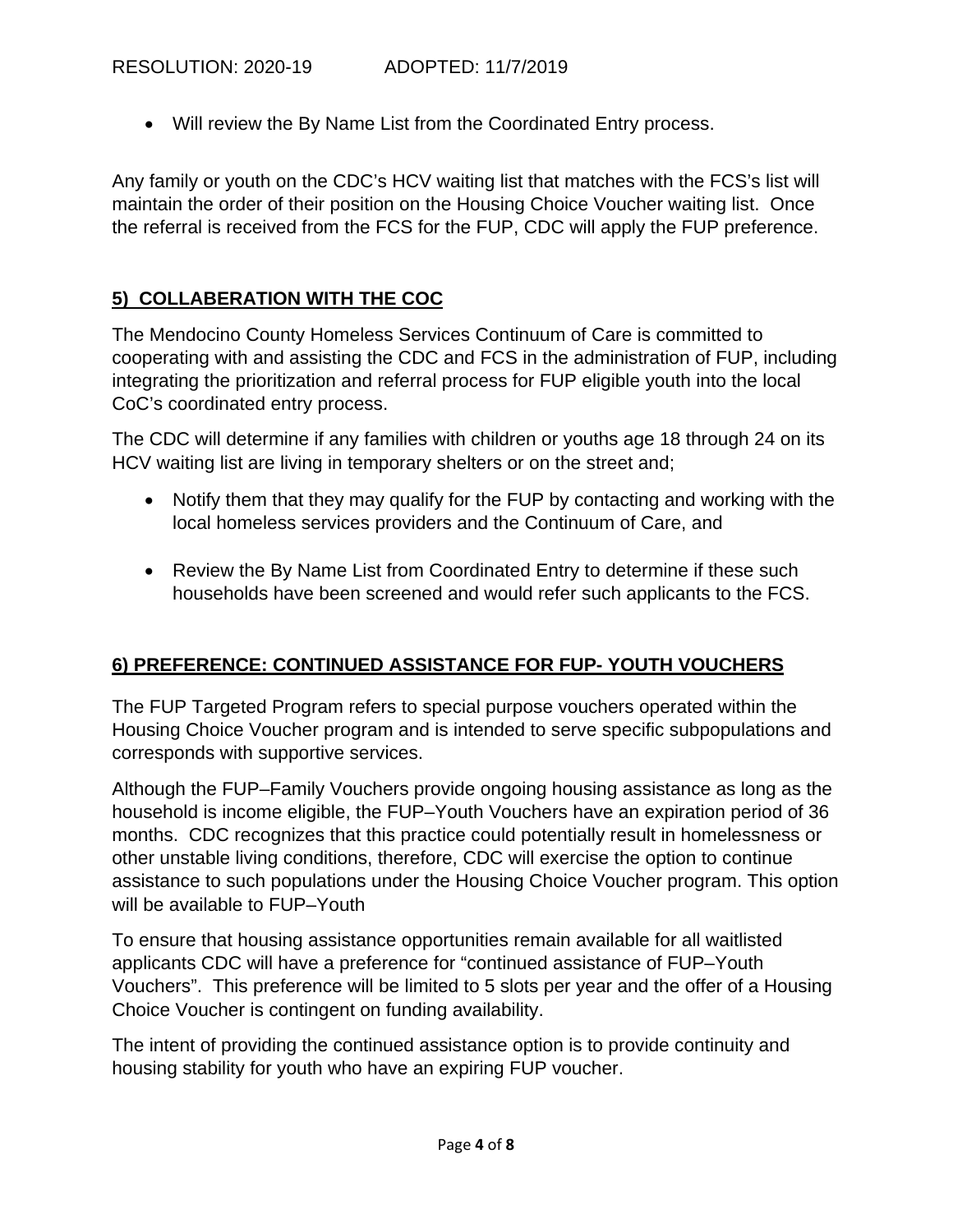CDC may issue a Housing Choice Voucher provided there is a slot available, there is funding availability and ALL criteria below are met:

- o Participant is in compliance with the rules and regulations of the program for the past 6 consecutive months.
- o If the participant owes the CDC for a Repayment Agreement, they must be in compliance with that agreement, or pay the balance in full.
- o The FCS must submit a recommendation for a regular Housing Choice Voucher and confirm the participant is in compliance with the FCS.
- o If the household is comprised of a "remaining family member" and the Youth is no longer part of the household, CDC will grant this preference if all other criteria listed above is met. See "Criteria for Beneficiaries" listed below.

CDC will apply 800 preference points for a family that meets the criteria listed above (800 points maximum for this preference). If points are awarded to the household, any other preference points will be added and the total points will impact placement on the waiting list.

# **7) CONTINUED ASSISTANCE FOR FUP FAMILY VOUCHERS**

Once a household is housed and their involvement with the FCS has ended (successfully reuniting children or aging out of eligible TAY foster care services), the FCS will notify CDC in writing.

If funding is available these households may graduate to a regular Housing Choice Voucher. In order to free up the FUP voucher for another eligible household, continued assistance to FUP–Family Vouchers will be limited to 15 slots per year.

CDC may issue a Housing Choice Voucher provided there is a slot available, there is funding availability and ALL criteria below is met;

- o Participant has remained housed for 12 consecutive months.
- $\circ$  Participant is in compliance with the rules and regulations of the Housing Choice Voucher program for the past 6 consecutive months.
- o If the participant owes the CDC for a Repayment Agreement, they must be in compliance with that agreement, or pay the balance in full.
- o The FCS case worker must submit a recommendation in writing for a regular Housing Choice Voucher to the CDC and confirm the participant is in compliance with the FCS.

## **8) HOUSING SEARCH ASISTANCE**

Refer to the attached addenda A. MOU, Part lV. for information regarding housing search assistance from the FCS for FUP eligible families.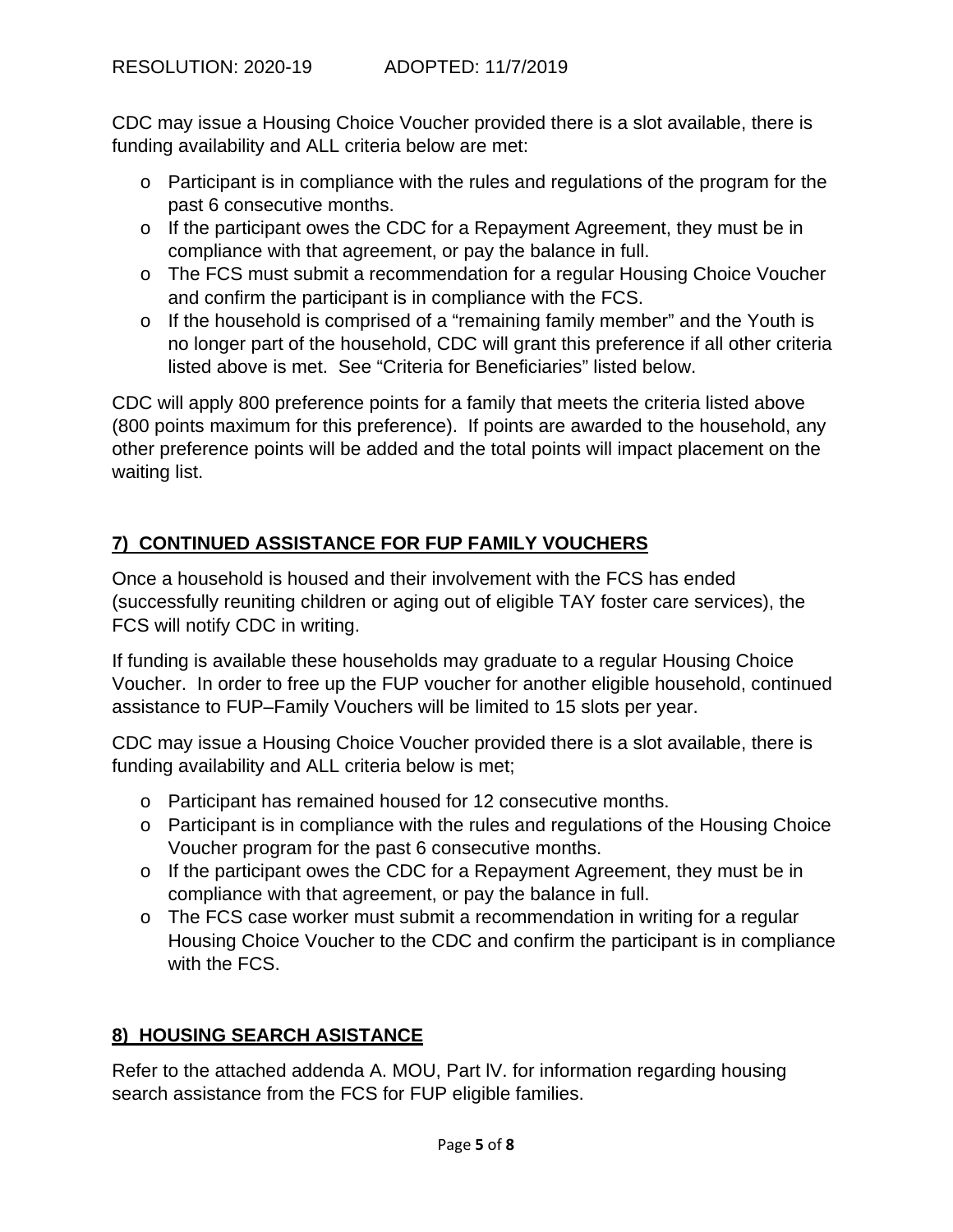### **9) SERVICES PROVIDED TO FUP ELIGIBLE YOUTH**

Refer to the attached addenda A. MOU, Part V. for information regarding services provided from the FCS to FUP eligible youth.

### **(10) PORTABILITY**

A FUP household has the same rights to portability as Housing Choice Voucher recipients.

If a household chooses to exercise its portability option, it is the initial PHA's responsibility to ensure that line 2n of the Family Report is properly coded, FUPF or FUPY before it is sent to the receiving PHA. See part 13. Reporting Requirements of this Chapter for further definition.

It is then the receiving PHA's responsibility to maintain the FUP program codes in line 2n of the Family Report, regardless of whether it absorbs the family or bills the initial PHA.

If the receiving PHA will bill the initial PHA for the portable FUP family or youth, the initial PHA must ensure that the FUP program codes are properly maintained on the appropriate line of the family or youth's family report.

### **(11) TERMINATION OF RENTAL ASSISTANCE**

Rental assistance may be terminated if the family violates conditions of occupancy in accordance with Chapter XIV of this Administrative Plan. However, prior to termination of a FUP household, CDC will exercise their discretion and consider all relevant circumstances of the specific case, including granting reasonable accommodations for a person with a disability in accordance with 24 CFR part 8, such as;

• Including the role of a PCWA staff member or other qualified service provider and the impact that ongoing case management services can have on mitigating the conditions that led to the potential termination.

Applicants and participants of the FUP will be afforded the same rights as regular HCV applicants and participants to appeal negative action taken against the family by CDC in accordance with the policies set forth in this administrative plan chapter XIV.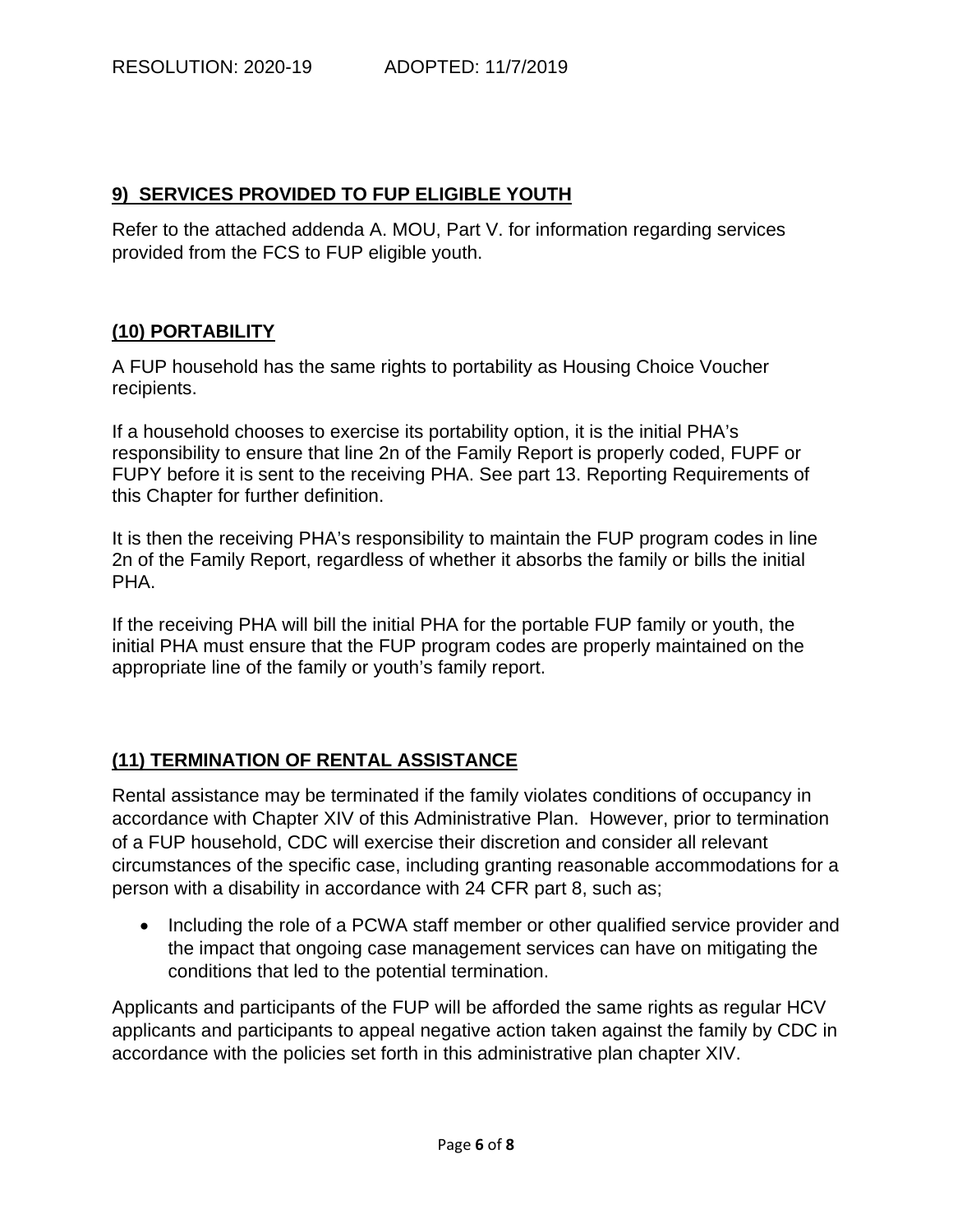### **(12) PROJECT BASED VOUCHERS**

If allowable, CDC may request to project base these vouchers.

### **(13) REPORTING REQUIREMENTS**

The CDC is required to maintain a special program code for FUP participants in line 2n of the Family Report (50058). HUD has established two program codes;

- **FUPF**: use if the FUP participant is a FUP-eligible family
- **FUPY**: use if the FUP participant is a FUP-eligible youth

These codes must remain on the Family Report for the duration of the FUP family or youth's participation in the program.

**Voucher Issuance:** The CDC must track issuance of FUP vouchers through the Public and Indian Housing Information Center (PIC) by entering action code 10 in line 2a of the Family Report, to ensure proper monitoring and tracking of FUP.

#### **Voucher Management System (VMS) Reporting:**

VMS FUP Fields. HUD has implemented a single FUP field for PHAs to use for VMS reporting. PHAs will be required to report all their FUP vouchers leased for the applicable month in the single VMS field. In addition, a single FUP VMS field will also be used by PHAs when reporting the corresponding HAP expenses.

#### **(14) CRITERIA FOR BENFICIARY**

Remaining family members for both a FUP-Family and FUP-Youth may keep the voucher and the voucher would continue to be coded as such on the 50058. Or the CDC may consider the following;

- FUP–Family: CDC may consider these families for "graduation" from the program and the family may receive a regular Housing Choice Voucher. See "graduation" qualification criteria set forth in Part 7.Continued Assistance for FUP-Family of this Chapter for further information.
- FUP–Youth

If the FUP-eligible youth is no longer included in the household, the family may apply for a regular HCV and may receive the "Continued Assistance FUP-Youth Preference". The family would need to be selected from the HCV waiting list for the Housing Choice Voucher. See the "preference" qualification criteria set forth